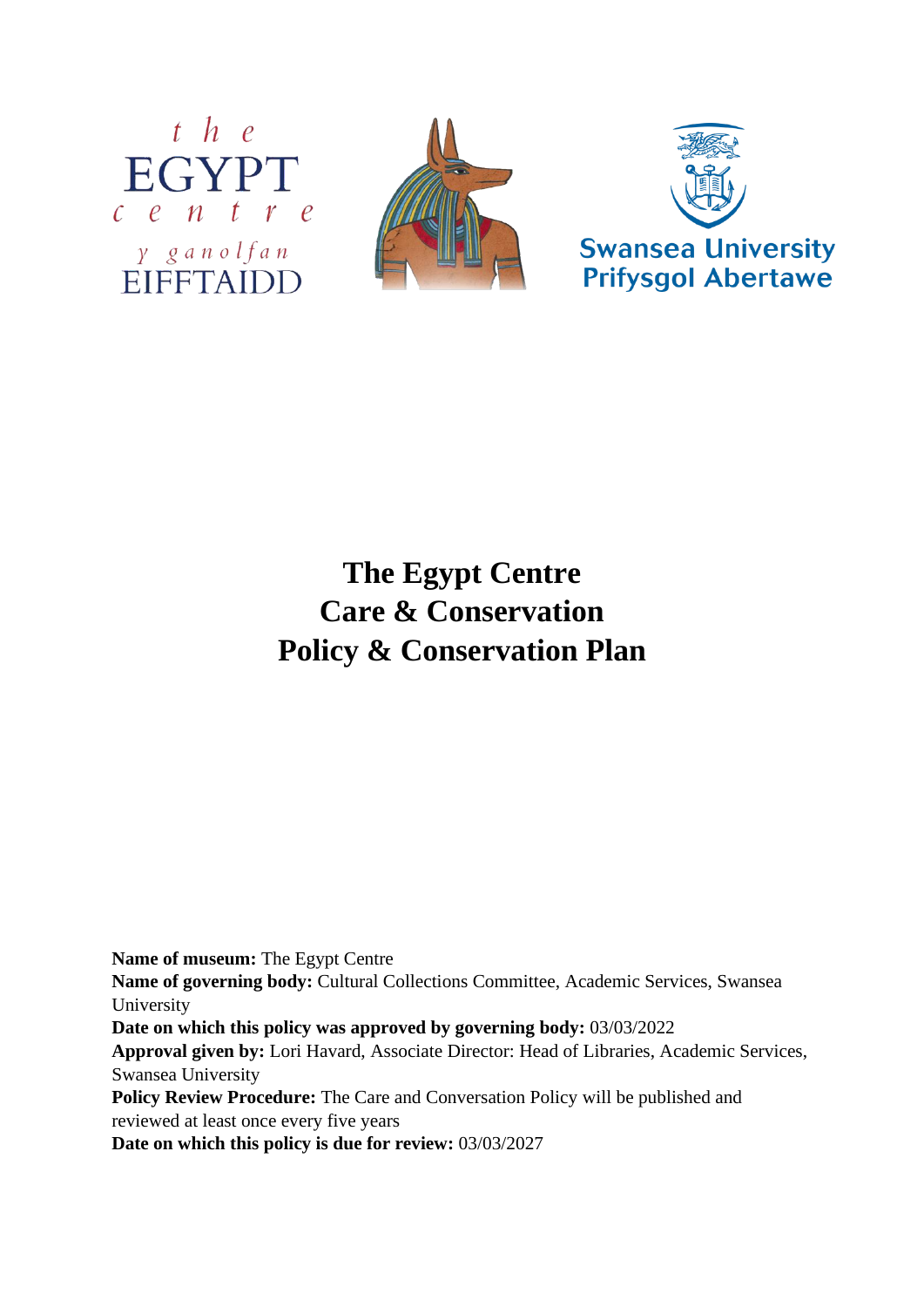# **Conservation and Care Policy**

#### **1. Introduction**

This Policy sets out the principles governing the care and conservation of objects held by the Egypt Centre, Swansea University. It should be viewed in conjunction with the Conservation Procedure and Plan (see below), which detail how the statements in this policy will be delivered. The policy is one element of the Egypt Centre's wider collections management framework.

It should be read in conjunction with the documents contained in the Egypt Centre Collection Development Policy, Documentation Policy, Documentation Procedural Manual, and Emergency Plan.

## **2. Mission Statement**

*The Egypt Centre aims to collect, interpret and care for Egyptian archaeological material and related documentation in order to enhance the education and cultural life of Wales and beyond, now and in the future*.

The Egypt Centre, Museum of Egyptian Antiquities, is situated on the Singleton campus of Swansea University. The collection of c. 5,800 objects was founded in 1971 on material mainly from the Wellcome Institute, contains the largest collection of Egyptian antiquities in Wales and is an important UK collection, attracting academic and public interest from across the UK and further afield. The museum was formally opened to the public in 1998 and receives c. 22,000 visitors a year providing a range of services, including the preservation of the collection, educational activities for schools and visitors, and support for academic teaching and research. The Preservation of the collection was one of the three core roles identified in the Egypt Centre's Review and Outline Planning (2013–2017).

#### **3. Guiding Principles**

- 3.1. Caring for collections is a fundamental duty of all museums. This policy covers a combination of preventive and remedial conservation measures, designed to ensure longterm preservation.
- 3.2. We will care for and preserve our collections for future generations by achieving the highest standards of conservation practice through the use of professional, qualified staff, and good quality materials.
- 3.3. Preventive conservation covers the measures necessary to slow down or minimise deterioration of museum objects, as well as specimens and structures.
- 3.4. Remedial conservation involves a treatment to an object or specimen to bring it up to a more acceptable condition or state in order to stabilise it or enhance some aspects of its cultural or scientific value.
- 3.5. This policy demonstrates how we will care for the collections using a combination of preventive and interventive conservation, aimed at ensuring preservation and maximizing access.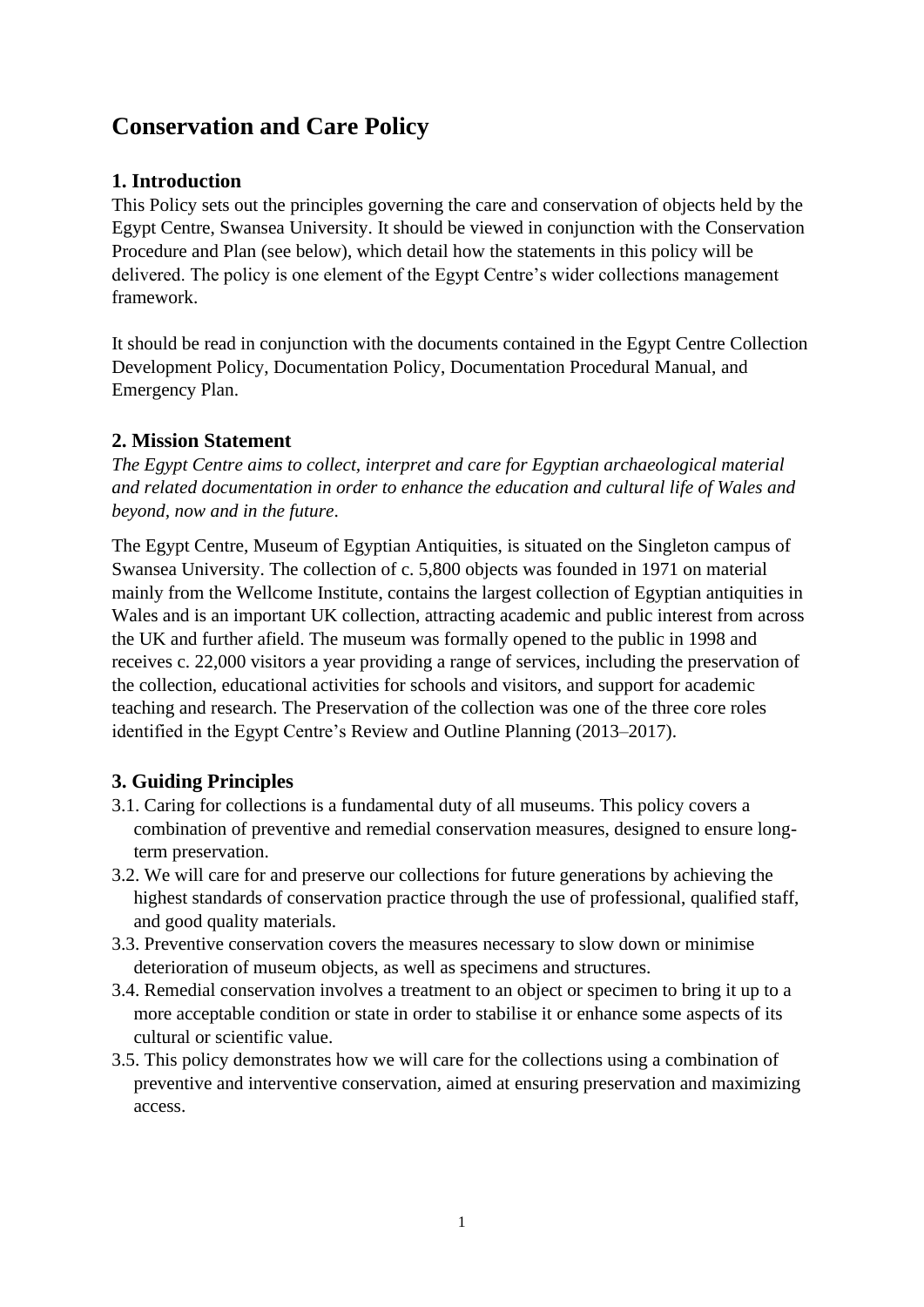#### **4. Ethics, Legislation, and Standards**

- 4.1. The Egypt Centre is guided in its care and conservation work by the following legal, ethical, and standards framework:
	- Museums Association Code of Ethics (2015).<sup>1</sup>
	- The Institute of Conservation's Code of Conduct (2014).<sup>2</sup>
	- PAS 198:2012. *Specification for Managing Environmental Conditions for Cultural Collections and the Government Indemnity Scheme Guidelines*.
	- The SPECTRUM 5.0 standard, as developed by the Collections Trust.<sup>3</sup>
	- *Benchmarks on Collection Care for Museums Archives and Libraries, A self Assessment Checklist*, MLA 2011, updated 2018. 4
	- BS5454:2000. *Recommendations for Storage and Exhibition of Archival Documents*.
	- Health and Safety at Work etc. Act 1974.<sup>5</sup>
	- Fire Precautions Act 1971.<sup>6</sup>
	- Management of Health and Safety at Work Regulations 1999.<sup>7</sup>
	- Manual Handling Operations Regulations 1992 (as amended).<sup>8</sup>

## **5. Approach: Preventive Conservation**

The Egypt Centre will use *Benchmarks in Collections Care* to enable it to work towards best practice in the care of collections.

The Egypt Centre will:

- 5.1. Ensure that all staff and volunteers carrying out preventive conservation tasks have appropriate skills and training.
- 5.2. Ensure that all objects are condition checked before being put on display, moved, or loaned.
- 5.3. Ensure that loan agreements include conditions for lenders to meet best practice for environmental monitoring and control.
- 5.4. Regularly monitor the environment in which artefacts are located for temperature, relative humidity, light levels, and pest infestation.
- 5.5. Maintain and analyse a record of environmental conditions.
- 5.6. Carry out regular audits and condition survey work to monitor objects and determine the best course of action for their long-term care and conservation.
- 5.7. All materials used in association or close proximity with the collections must be of an appropriate standard to prevent damage or deterioration to them.
- 5.8. Assess risk and implement measures to ensure the security of collections.

<sup>&</sup>lt;sup>1</sup> Available at<https://www.museumsassociation.org/ethics/code-of-ethics> (accessed 09 Dec 2021).

<sup>&</sup>lt;sup>2</sup> Available at<https://www.icon.org.uk/asset/69B5465D-AA81-4C39-824FAB408884E080/> (accessed 09 Dec 2021).

<sup>&</sup>lt;sup>3</sup> Available at<https://collectionstrust.org.uk/spectrum/> (accessed 09 Dec 2021).

<sup>4</sup> Available at [https://collectionstrust.org.uk/wp-content/uploads/2016/09/Benchmarks-in-Collections-Care-2.1-](https://collectionstrust.org.uk/wp-content/uploads/2016/09/Benchmarks-in-Collections-Care-2.1-1.pdf)  $\frac{1.pdf}{5 A40}$  $\frac{1.pdf}{5 A40}$  $\frac{1.pdf}{5 A40}$ (accessed 09 Dec 2021).

<sup>5</sup> Available at<http://www.legislation.gov.uk/ukpga/1974/37/contents> (accessed 09 Dec 2021).

<sup>6</sup> Available at [http://www.legislation.gov.uk/ukpga/1971/40/pdfs/ukpga\\_19710040\\_en.pdf](http://www.legislation.gov.uk/ukpga/1971/40/pdfs/ukpga_19710040_en.pdf) (accessed 21 Dec 2021).

<sup>&</sup>lt;sup>7</sup> Available at<http://www.legislation.gov.uk/uksi/1999/3242/contents/made> (accessed 09 Dec 2021).

<sup>8</sup> Available at<http://www.hse.gov.uk/pubns/priced/l23.pdf> (accessed 09 Dec 2021).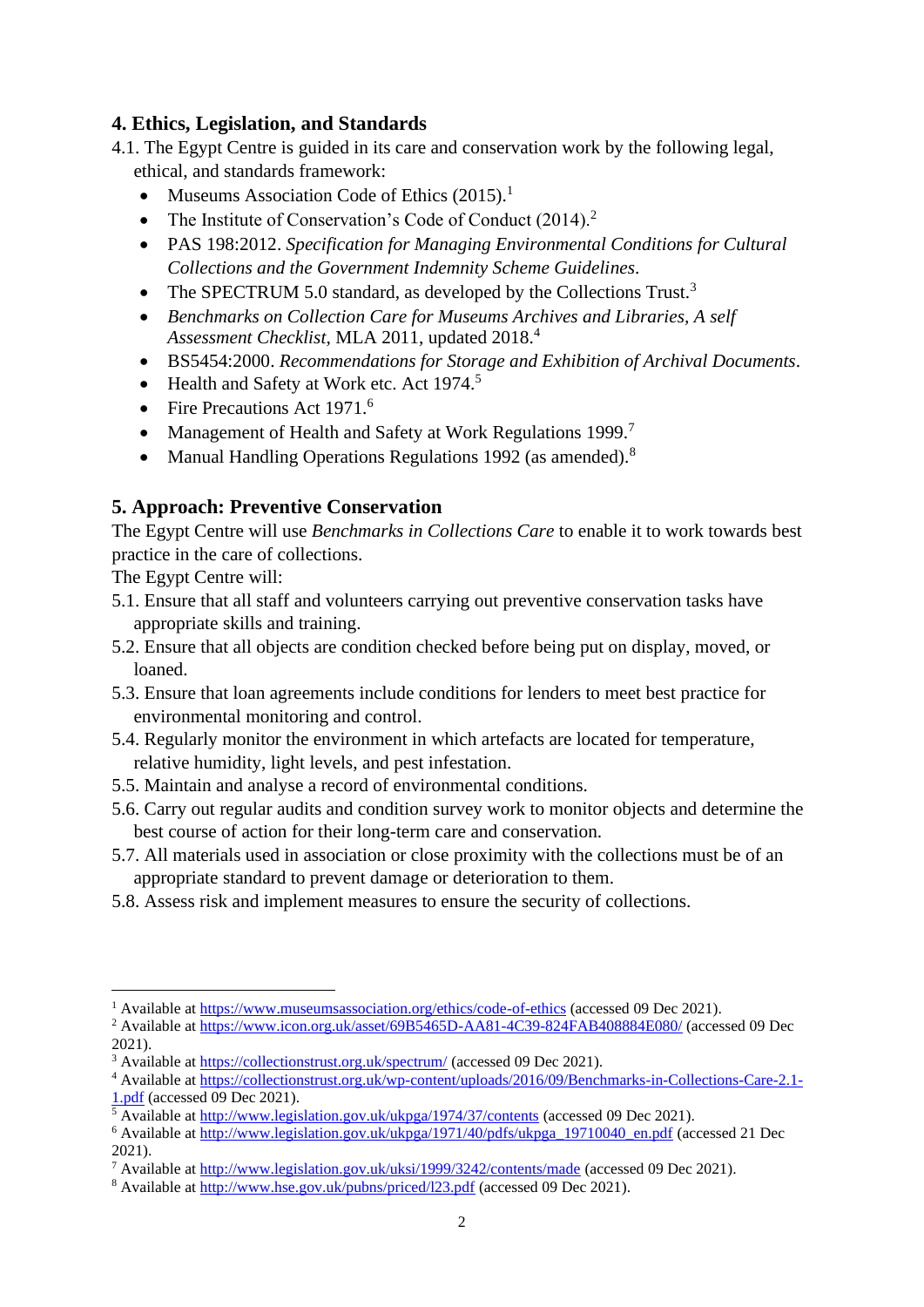5.9. Ensure, where possible, that the fabric of the buildings housing collections is structurally sound and regularly maintained for both the long-term conservation of the building itself and also the collections they house, in line with their own conservation management plans.

#### **6. Approach: Remedial Conservation**

In cases where interventive conservation treatment is required, the Egypt Centre will:

- 6.1. Ensure that conservation work will be planned and carried out in consultation with the relevant curatorial staff.
- 6.2. Ensure that interventive conservation work will only be undertaken by an appropriately qualified person, or under the supervision of an appropriately qualified person.
- 6.3. Ensure that conservators contracted to work on Museum items are included on the Conservation Register operated by the Institute of Conservation (ICON) and that all references and professional accreditation will be verified where relevant.
- 6.4. Ensure that any treatment that could prejudice the future research value of an item must be justified and considered by the relevant conservator and curator.
- 6.5. Ensure that reversible treatments will be used wherever possible.
- 6.6. Ensure that accessioned collections will only be treated using proven conservation materials.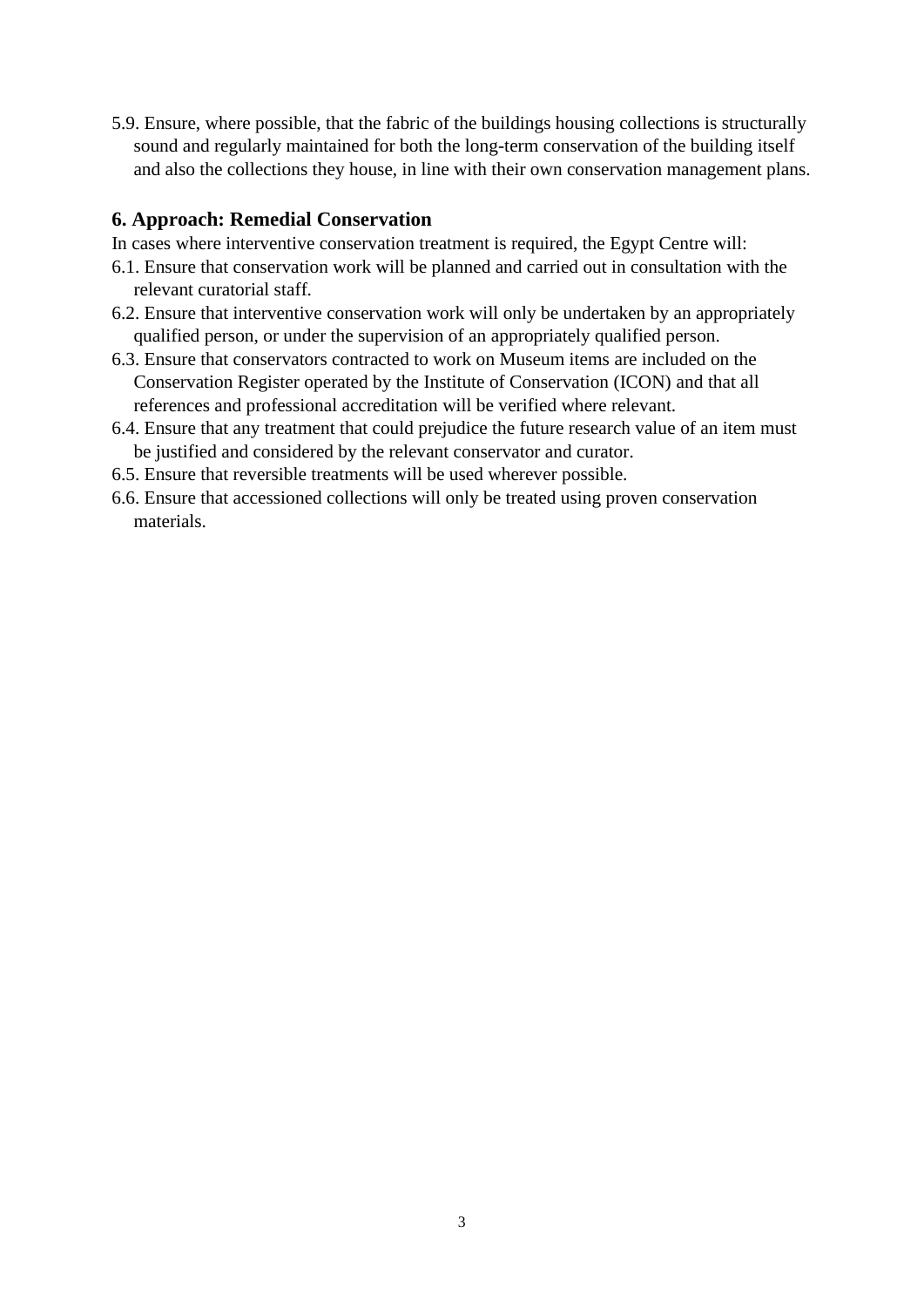# **Conservation Procedure and Plan**

The Egypt Centre is committed to a programme of responsive and background conservation.

## **1. Initial Assessment**

When works are examined during condition checks, a member of the technical team will make an initial assessment and make recommendations should conservation work be required. All issues should be raised with the Curator.

#### **2. Appointing Conservators**

The Egypt Centre works with ICON registered freelance conservators or those who have excellent references from trusted galleries or studios. The Curator or Collections Access Manager will oversee all conservation undertaken on behalf of the Egypt Centre. One or more conservators, in line with University procurement policy, will be asked to provide a quote and summary of works, which will be reviewed and approved by the Curator before any conservation work can begin.

# **3. Condition Checking**

Condition reports are carried out on the collection by the Collections Access Manager with the help of supervised volunteers. These reports will be undertaken at the following times:

3.1. Before objects are moved from storage to display.

3.2. Before and after objects are used for handling sessions or by researchers.

3.3. Before and after objects are loaned to other institutions.

#### **4. Preventative Conservation**

Egypt Centre staff and volunteers undertake preventative conservation as part of their daily routine. These measures include, but are not limited to:

- 4.1. Ensuring works are stored in a controlled environment with limited fluctuations in light, humidity, and temperature.
- 4.2. Pest management.
- 4.3. Basic object cleaning and dusting.
- 4.4. Following object handling guidelines.
- 4.5. Ensuring works are returned to their home location or are repacked as soon as possible.
- 4.6. Storing objects in acid-free boxes and tissue paper.
- 4.7. Ensuring works are stored in non-toxic materials.
- 4.8. Enacting security procedures to protect works from theft or vandalism.
- 4.9. Protecting works from accidental damage from drinks, food, pen ink or other contaminants.

#### **5. Storage**

The Egypt Centre objects are stored in a number of ways bespoke to the needs of the work. They include, but are not limited to:

- 5.1. Open access drawers, which are lined with Plastazote.
- 5.2. Acid-free boxes.
- 5.3. Acid-free tissue.
- 5.4. Melinex sleeves.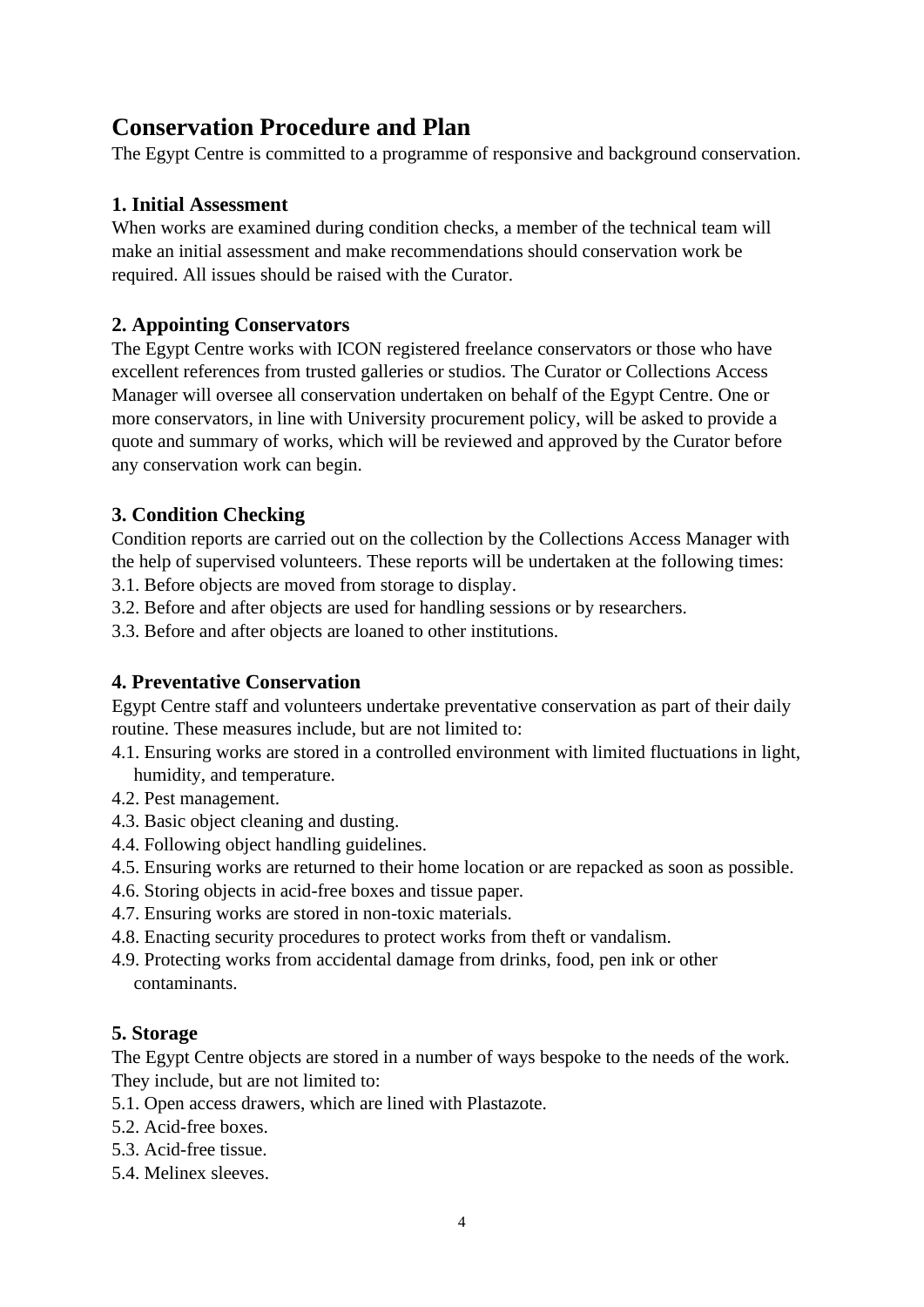5.5. Acid-free paper coin collection envelopes with flap.

Storage conditions will be reviewed as part of the five-yearly audit with the aim of improving those conditions.

## **6. Handling and Movement**

Egypt Centre works will only be handled by members of the team who have undergone inhouse handling training. The below procedure is adhered to before any objects are handled.

6.1. Collection items used for research, study, or handling will be assessed as to their suitability for such use and a risk assessment undertaken where required.

6.2. We will ensure that anyone who may handle or move an item does so in accordance with best practice procedures and where required under supervision from a trained member of Museum staff.

6.3. Items may be withdrawn from public use if they are identified as at serious risk of damage, are hazardous, or where their security is deemed to be compromised. Wherever possible, alternative arrangements such as access under supervision will be facilitated. (See Egypt Centre Access Statement).

6.4. All collection item movements will undergo a risk assessment to ensure that the correct arrangements and resources are present, in order to minimise the risk to the item and to staff. 6.5. Any permanent movement of a collection item should result in its being placed in matching or improved environmental conditions.

## **7. Security**

- 7.1. We will maintain the physical security of all items in our collections in accordance with standards set by the National Security Adviser, Arts Council England.
- 7.2. Our storage and display conditions will provide all collections with an appropriate level of protection and security.
- 7.3. We will ensure that no items are transported without being packed and deemed fit for travel and that anyone removing an item from a site has signed authority to do so.
- 7.4. We will undertake regular reviews of the storage of digital data to ensure they are fit for purpose and that digital collections and collection information is appropriately safeguarded against potential future obsolescence of the systems (also see Documentation Procedure Manual).

# **8. Emergency Planning**

We will take measures over and above those necessary for the day to day protection of collections, to provide emergency arrangements and facilities in the event of disastrous damage (as from flood, fire etc.). These measures include:

8.1. Developing and maintaining salvage plans, including priority salvage lists.

8.2. Provision of appropriate training in disaster protection and response.

#### **9. Training**

9.1. The Egypt Centre is committed to training and to raising awareness of collection care. By promoting these to the wider community of users including staff, volunteers, and researchers, they will communicate the message that safe handling and use of the collections will preserve them for the future and in doing so allow access to them for longer.